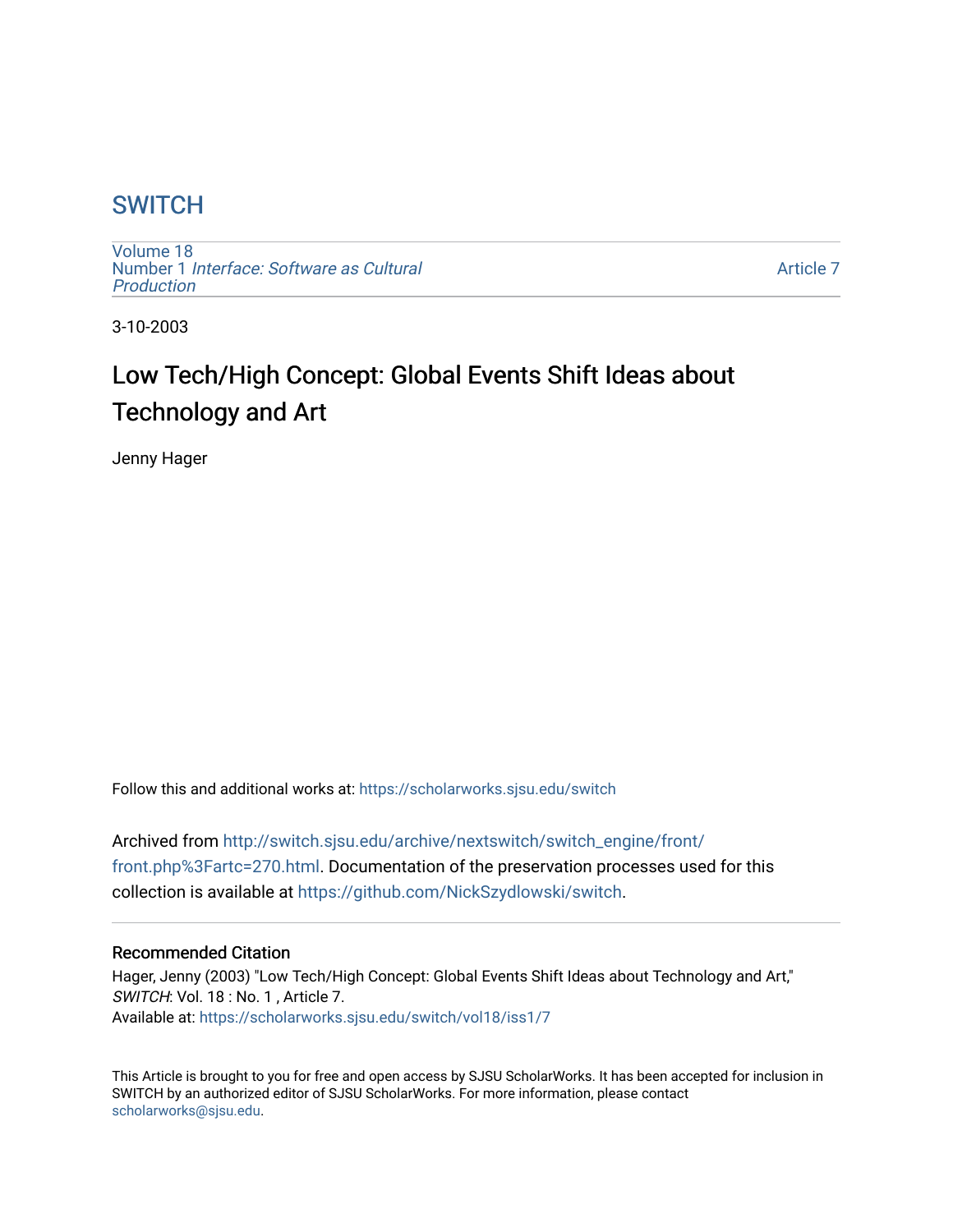## SWITCH



invitational

**[CADRE Invitational](file:///Users/nszydlowski/Desktop/websites%20copy/Switch%20Journal/switch.sjsu.edu/archive/nextswitch/switch_engine/front/front.php_cat%3d45.html)** Five sessions revolving around Interface: Software as cultural production



**[A Pierre Lévy Project](file:///Users/nszydlowski/Desktop/websites%20copy/Switch%20Journal/switch.sjsu.edu/archive/nextswitch/switch_engine/front/front.php_cat%3d48.html)** SWITCH proudly presents Lévy's current research project called the *Collective Intelligence Game*.



**[Digital Insights](file:///Users/nszydlowski/Desktop/websites%20copy/Switch%20Journal/switch.sjsu.edu/archive/nextswitch/switch_engine/front/front.php_cat%3d46.html)** Seven explorations into information space

Interface: Software as Cultural Production

**[all](file:///Users/nszydlowski/Desktop/websites%20copy/Switch%20Journal/switch.sjsu.edu/archive/nextswitch/switch_engine/front/front.php.html) [#1](file:///Users/nszydlowski/Desktop/websites%20copy/Switch%20Journal/switch.sjsu.edu/archive/nextswitch/switch_engine/front/front.php_cat%3d5.html) [#2](file:///Users/nszydlowski/Desktop/websites%20copy/Switch%20Journal/switch.sjsu.edu/archive/nextswitch/switch_engine/front/front.php_cat%3d6.html) [#3](file:///Users/nszydlowski/Desktop/websites%20copy/Switch%20Journal/switch.sjsu.edu/archive/nextswitch/switch_engine/front/front.php_cat%3d7.html) [#4](file:///Users/nszydlowski/Desktop/websites%20copy/Switch%20Journal/switch.sjsu.edu/archive/nextswitch/switch_engine/front/front.php_cat%3d8.html) [#5](file:///Users/nszydlowski/Desktop/websites%20copy/Switch%20Journal/switch.sjsu.edu/archive/nextswitch/switch_engine/front/front.php_cat%3d9.html) [#6](file:///Users/nszydlowski/Desktop/websites%20copy/Switch%20Journal/switch.sjsu.edu/archive/nextswitch/switch_engine/front/front.php_cat%3d10.html) [#7](file:///Users/nszydlowski/Desktop/websites%20copy/Switch%20Journal/switch.sjsu.edu/archive/nextswitch/switch_engine/front/front.php_cat%3d11.html) [#8](file:///Users/nszydlowski/Desktop/websites%20copy/Switch%20Journal/switch.sjsu.edu/archive/nextswitch/switch_engine/front/front.php_cat%3d12.html) [#9](file:///Users/nszydlowski/Desktop/websites%20copy/Switch%20Journal/switch.sjsu.edu/archive/nextswitch/switch_engine/front/front.php_cat%3d13.html) [#10](file:///Users/nszydlowski/Desktop/websites%20copy/Switch%20Journal/switch.sjsu.edu/archive/nextswitch/switch_engine/front/front.php_cat%3d14.html) [#11](file:///Users/nszydlowski/Desktop/websites%20copy/Switch%20Journal/switch.sjsu.edu/archive/nextswitch/switch_engine/front/front.php_cat%3d15.html) [#12](file:///Users/nszydlowski/Desktop/websites%20copy/Switch%20Journal/switch.sjsu.edu/archive/nextswitch/switch_engine/front/front.php_cat%3d16.html) [#13](file:///Users/nszydlowski/Desktop/websites%20copy/Switch%20Journal/switch.sjsu.edu/archive/nextswitch/switch_engine/front/front.php_cat%3d17.html) [#14](file:///Users/nszydlowski/Desktop/websites%20copy/Switch%20Journal/switch.sjsu.edu/archive/nextswitch/switch_engine/front/front.php_cat%3d18.html) [#15](file:///Users/nszydlowski/Desktop/websites%20copy/Switch%20Journal/switch.sjsu.edu/archive/nextswitch/switch_engine/front/front.php_cat%3d19.html) [#16](file:///Users/nszydlowski/Desktop/websites%20copy/Switch%20Journal/switch.sjsu.edu/archive/nextswitch/switch_engine/front/front.php_cat%3d20.html) [#17](file:///Users/nszydlowski/Desktop/websites%20copy/Switch%20Journal/switch.sjsu.edu/archive/nextswitch/switch_engine/front/front.php_cat%3d21.html) [#18](file:///Users/nszydlowski/Desktop/websites%20copy/Switch%20Journal/switch.sjsu.edu/archive/nextswitch/switch_engine/front/front.php_cat%3d44.html)**

**Low Tech/High Concept Global Events Shift Ideas about Technology and Art [Jenny Hager](file:///Users/nszydlowski/Desktop/websites%20copy/Switch%20Journal/switch.sjsu.edu/archive/nextswitch/switch_engine/front/users.php_w%3d95.html)** on Mar 10 2003 **[issue 18](file:///Users/nszydlowski/Desktop/websites%20copy/Switch%20Journal/switch.sjsu.edu/archive/nextswitch/switch_engine/front/front.php_cat%3d44.html)**

**Low-tech/High Concept outlines a current shift in ideas related to technology and art. This shift is attributed to recent world events and the cultural response to those events.**

In a time of war, our president's recommendation is ridiculously low-tech, calling for duct tape and plastic sheeting. This seems a rather absurd response to the advent of war, but in times of crisis, it appears that low-tech is reliable and trustworthy. In fact, the U.S. Department of Education's immediate response to the events of September 11 was to work with telecommunications experts to evaluate which current methods of communication would be affected in various crisis circumstances and then develop back-up systems that would include low-tech communications strategies and nontraditional approaches.

The events of September 11 have been deemed a highly efficient use of, "Low Tech/High Concept." The terrorists hi-jacked commercial airplanes using box-cutters and proceeded to fly the planes into American cultural symbols of power. These attacks weren't about access to high technology or warfare; these attacks were made by men who had an immense amount of determination and some kind of axe to grind. Professor Mary Kalantzis of RMIT University said, "Evil, terrorists, oppressors, martyrs, men of God--it was about meaning and humanity, not the genius or might and science of technology and the market which so dominates the thinking of advanced democracies."

Currently, the events of September 11, along with the dot com bubble and the downturn in the economy has caused an apparent shift in the winds that dictate technology as it relates to the world. This current societal trend is a natural response to the circumstances of which we live. It is no wonder that a concurrent shift is taking place in the art world, a re-visiting of low-tech/high concept ideals, in place of the former "technotopia".

Co-founder of MIT's Wearable Computing Project **[Steve Mann](http://www.eecg.toronto.edu/~mann/)** has written an article about the response to terror. Mann's article "**[Post Cyborg Path to Deconism](http://ctheory.net/text_file.asp?pick=368)**" from **[CTheory](http://ctheory.net/)** is a haunting look at America post 911. Mann begins the article with an explanation of cultural ideas in a time of threat and terror. He says, "The cyborg-age of yesterday is connected with ideas of postmodernism, deconstructionism and posthumanism (itself, somewhat related to the ideas of cyborgism). But these ideas, along with culture jamming, as well as my own sur/sousveillance situationist street theatre, have become ineffective in the contemporary age of Terror. " He continues, warning against government high tech methods of "protecting" its citizens and postulates that there may be more "television cameras than television receivers."

This post-911 belief that low-tech solutions will counterattack terror is fueled by the belief that low technology is simple to control. Pre-911, this wasn't the mass cultural belief; in fact, high tech defense and security strategies were our focus. Strangely, the reality is that criminals, hackers, and terrorists all use low-tech strategies to breach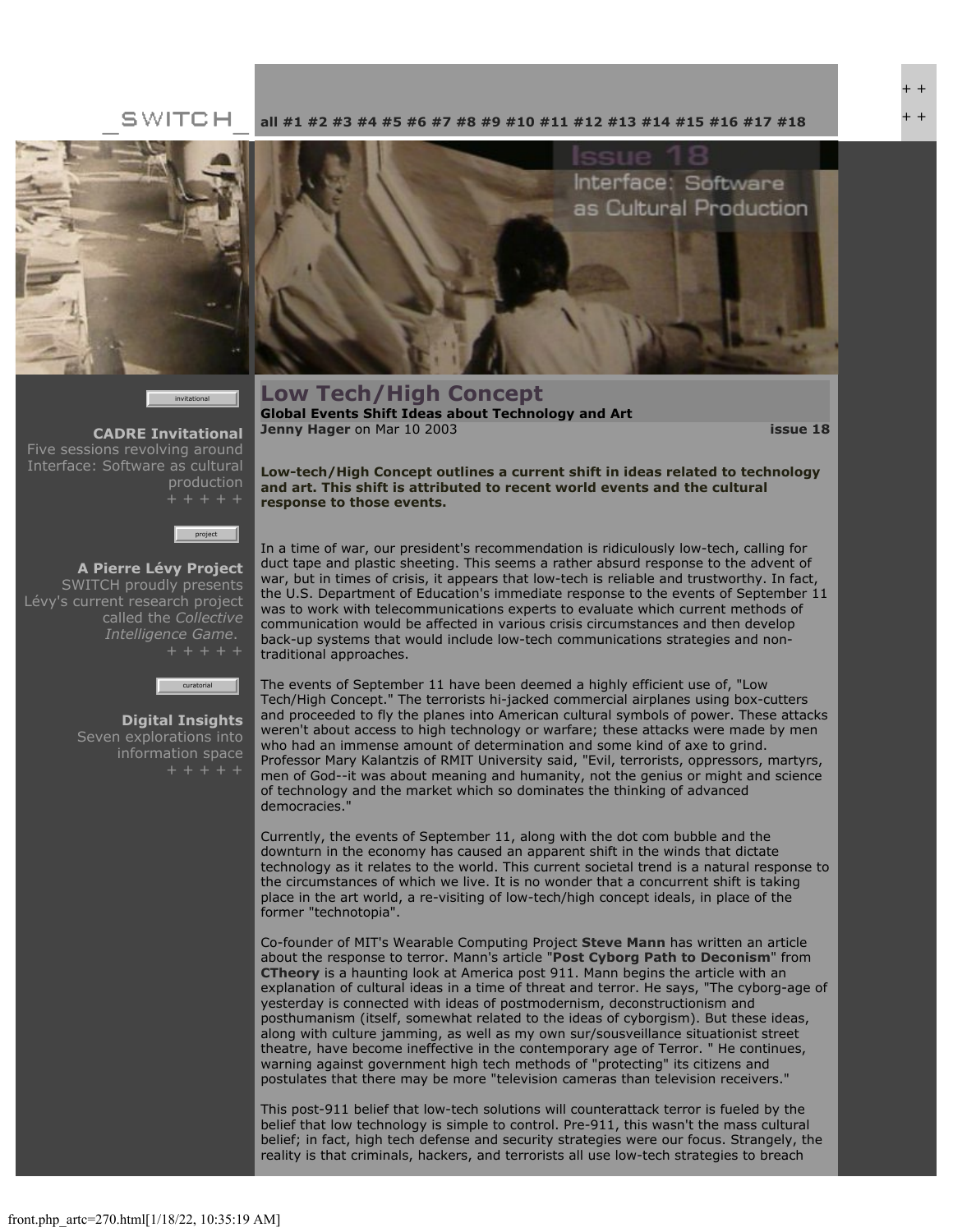security. Utilizing social engineering, dumpster diving and tailgating tactics, criminals, hackers and terrorists can gain access to privileged information, equipment and "secure" areas. What we discovered from 911 is that no amount of technology can protect us. And that in order to feel more secure, we also need to consider alternative methods of communication, physical security (the elimination of non-passengers inside airport terminals, for example), and using common sense. Here's a low-tech concept we've learned to trust our judgment if something seems askew.

The point is high tech isn't always the best solution, particularly in the world of art. In **[The Death of Computer Art](http://www.thenetnet.com/schmeb/schmeb12.html)**, Lev Manovich illustrates the two distinct worlds of the computer art world, which he calls "Turingland" and the art world, which he calls "Duchampland," drawing the conclusion that the two worlds will never converge. Manovich believes that the two worlds he describes have two distinct sets of values. One of these characteristics is the issue of content. The art world, as Manovich explains, "is oriented towards the 'content'" as the computer art world "is oriented towards new, state-of-the-art computer technology rather than 'content'." When speaking about ISEA and Ars Electronica, he says, "These gatherings do play an important function of being a buffer zone, an interface where the world of culture at large and the world of computer culture meet each other. Sometimes we even see artists genuinely pushing the boundaries of new media aesthetics, i.e. going beyond what is already accomplished by flight simulators, new computer games with their AI engines, MIT Media Lab projects, etc. In short, on occasion artists are able to compete with computer researchers, rather than simply creating new demos for commercial software, thus functioning as "memes" for computer industry."

Although Manovich recognizes the significant contributions of both worlds he describes, he concludes that ultimately the two worlds will not become one.

A year and a half after September 11, a society that once was driven by the same ideal as the computer art world, "new, state-of-the-art technology", now is shifting back towards the ideal of the art world "content." 911 shifted the values of a society once dominated by technology.

This newfound low-tech approach to culture can be seen in security, business, marketing, and in the art world, but September 11 isn't the only reason for the cultural shift from high tech to low-tech/high concept. Fertilizing the seeds of low-tech was the dot compost. When the bubble burst, so did our aspirations of a techno-savior. From a purely financial standpoint, the corporate backing for emerging technologies and technological research fell through, especially projects involving artists. Part of the myth and magic was gone. And how about the "culture jamming" that Steve Mann refers to? Isn't he correct in saying that it has become quite difficult to differentiate between "culture jamming" and "culture spamming?" Pop culture is inundated with technology. With all of technology's conveniences and advances, why do we still desire simple human interaction and low-tech interfaces?

Despite the achievements of scientists and artists alike in areas such as surveillance, artificial intelligence and VR, we still must leave room for the physical experience of objects and people. CADRE invitational guest Margaret Morse said, "Lev Manovich called this [the computer] the greatest art work of the second half of the twentieth century. I don't think of it is as an artwork. I think of it as a genius, but not as an artwork. To me, an artist would be actually taking us away from this and developing other potential interfaces."

Low-tech/high concept art often uses the natural world to reference the virtual world. Artist, writer and curator Beryl Graham deals with interactivity in her work, both high tech and low tech. Some of her low-tech games include "Cooties, Left Brain/Right Brain, and MASH (Mansion, Apartment, Shack House)." What is appealing about these low-tech games in particular is that they're instruments for engaging in random conversations. The games are made from a single sheet of paper and are free, interactive and accessible. They can be bi-lingual or non-language based.

Americans place a lot of value in technology, and that probably will not change. However, lately, more respect has been given to the experiential quality of engaging the physical world. When CADRE invitational guest **[Peter Lunenfeld](http://mdp.artcenter.edu/~sbaki/m1/lunensite_v1/index.html)** spoke about his own project, **[Media Pamphlets](http://mitpress.mit.edu/e-books/mediawork/mediawork_lunenfeld.html)**, he compared the experience of reading printed material to that of riding a bicycle rather than riding a motorcycle. It's a different kind of experience, one with a different set of values and motivations. Lunenfeld referred to the experience as "non-motorized." He said, "You want an experience that you want to push yourself rather than rely on a machine to move you."

Spiritual, mental and physical health are also becoming more important as our bodies become more and more plugged into technology. People who work and make art through the use of computers suffer from neck and back pain as well as strained eyesight. Perhaps as our everyday way of life becomes more mediated, the artist's